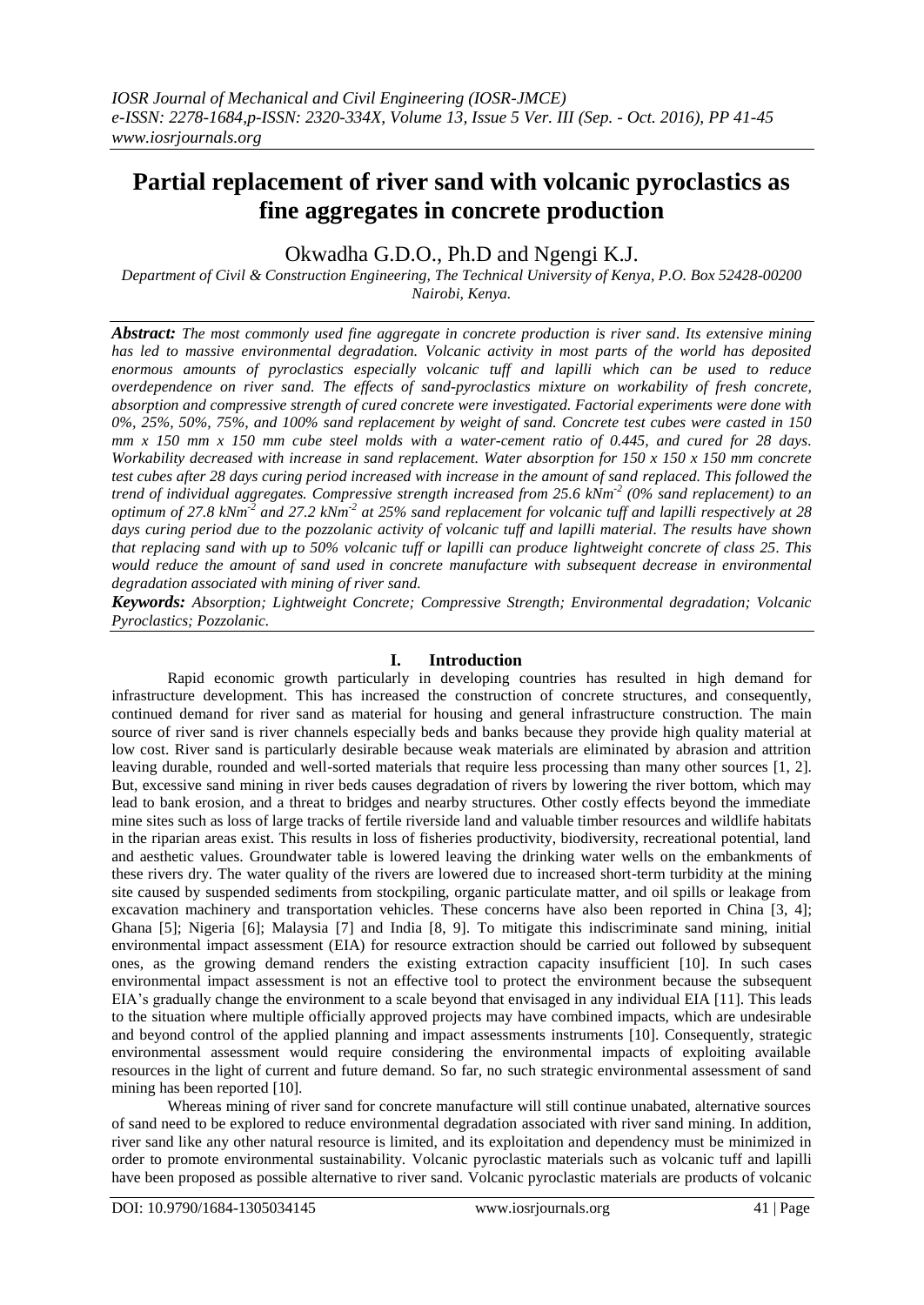eruptions classified according to their size; dust (less than 0.6mm), ash (fragments between 0.6 and 2mm), cinders or lapilli (fragments between 2 and 64mm), blocks (angular fragments greater than 64mm) and bombs (rounded fragments greater than 64mm). Volcanic tuff is a consolidated pyroclastic rock composed of compacted and cemented volcanic ash. The rock is often soft and porous. Texture and chemical or mineralogical composition are variable with ash grain size of below 4 mm. Lapilli is a size classification term for tephra, which is a material that falls out of the air during a volcanic eruption or during some meteorite impacts with a diameter ranging from 2 to 64mm. Yasin et al. observed that replacing fines aggregates by 20% volcanic tuff increased concrete compressive strength by 10% for brown and grey tuff, and 15% for yellow tuff [12]. Al-Zou'by and Al-Zboon studied the effect of blending standard sand with volcanic tuff for production of cement mortar and reported that up to 50% Jordanian volcanic tuff (from Jabal Artin) can improve mortar characteristics and reduce the unit weight of mortar to some extent [13]. The main objective of this study is to evaluate the suitability of volcanic pyroclastic materials especially volcanic tuff and lapilli as possible alternative to river sand as fine aggregates. The evaluation will involve determining their respective gradation, aggregate absorption, workability, compressive strengths, and the optimum river sand replacement that gives maximum concrete strength, and prescribe the best pyroclastic material that can produce high strength lightweight concrete for use in construction works to reduce environmental degradation associated with mining river sand as fine aggregates for concrete manufacture.

# **II. Materials and Methods**

# **1.1 Aggregates**

Coarse aggregates were obtained from a hard stone quarry in Kayole, Nairobi, Kenya. River sand which was used as fine aggregates was obtained from a river in Mwala, Machakos. Ordinary Portland cement (OPC) was bought from a hardware store in Nairobi, Kenya. Lapilli materials were obtained from a quarry at Kibwezi in Makueni County, Kenya, and volcanic tuff materials were obtained from a quarry at Rhonda, Nakuru County. The coarse and fine aggregates were sampled in accordance with ASTM D75 / D75M -14, Standard Practice for Sampling Aggregates [14]. Fine aggregates used were those retained in No. 4 (4.75mm) sieve and predominately retained on the No. 200 (75 μm) sieve. Particle size distribution was done in accordance with BS 812-103.1:1985, Method for determination of particle size distribution — Sieve tests [15]. Specific gravity and Water absorption tests were done in accordance with ASTM C127-07, 2007. Test Method for density, Relative density (specific gravity), and absorption of coarse aggregates [16].

# **1.2 Fresh Concrete**

A mix proportion of 1:2:4 was used to manufacture concrete in accordance with BS 1881-109, 1983 (Method for making test beams from fresh concrete) at a water cement (w/c) ratio of 0.445 [17]. Replacement of river sand with volcanic tuff and lapilli was done at 0%, 25%, 50%, 75%, and 100% by weight of river sand. Slump test was done in accordance with BS 1881-102, 1983: Method for determination of slump [18]. Compaction factor (CF) was done in accordance with BS 1881-103, 1993: Method for determination of compacting factor [19].

# **1.3 Casting and curing of concrete test cubes**

Concrete test cubes were casted in 150 mm x 150 mm x 150 mm cube steel moulds in accordance with BS 1881-108, 1983: Method for making test cubes from fresh concrete [20], and were cured for 7, 14 and 28 days, and in accordance with BS 1881-111, 1983: Method of normal curing of test specimens (20 °C method) [21].

# **1.4 Hardened Concrete**

Water absorption test was carried out on hardened concrete after 28 days cure in accordance with BS 1881-122, 2011: Method for determination of water absorption [22]. Compressive strength tests were carried out at 7, 14, and 28 days, and in accordance with BS 1881-116, 1983: Method for determination of compressive strength of concrete cubes [23].

# **III. Results and discussion**

# **1.5 Particle size distribution**

Fig. 1 shows the recommended gradation envelope for fine aggregates suitable for concrete and gradation for river sand, volcanic tuff, and lapilli. The results indicate that both river sand and volcanic tuff gradations fall within the required gradation envelope. Lapilli gradation fell outside the required gradation envelope. At a constant water-cement (w/c) ratio, such aggregates will make the mix less workable. In addition, fines modulus (FM) for fine aggregates shall not be less than 2.3 or more than 3.1 (ASTM C33*,* 2000) [24]*.* Fine aggregates with FM below 2.3 produce concrete with higher cement requirements if w/c is kept constant. Similarly, fine aggregates with FM greater than 3.1 results in harsh concrete mixes prone to bleeding and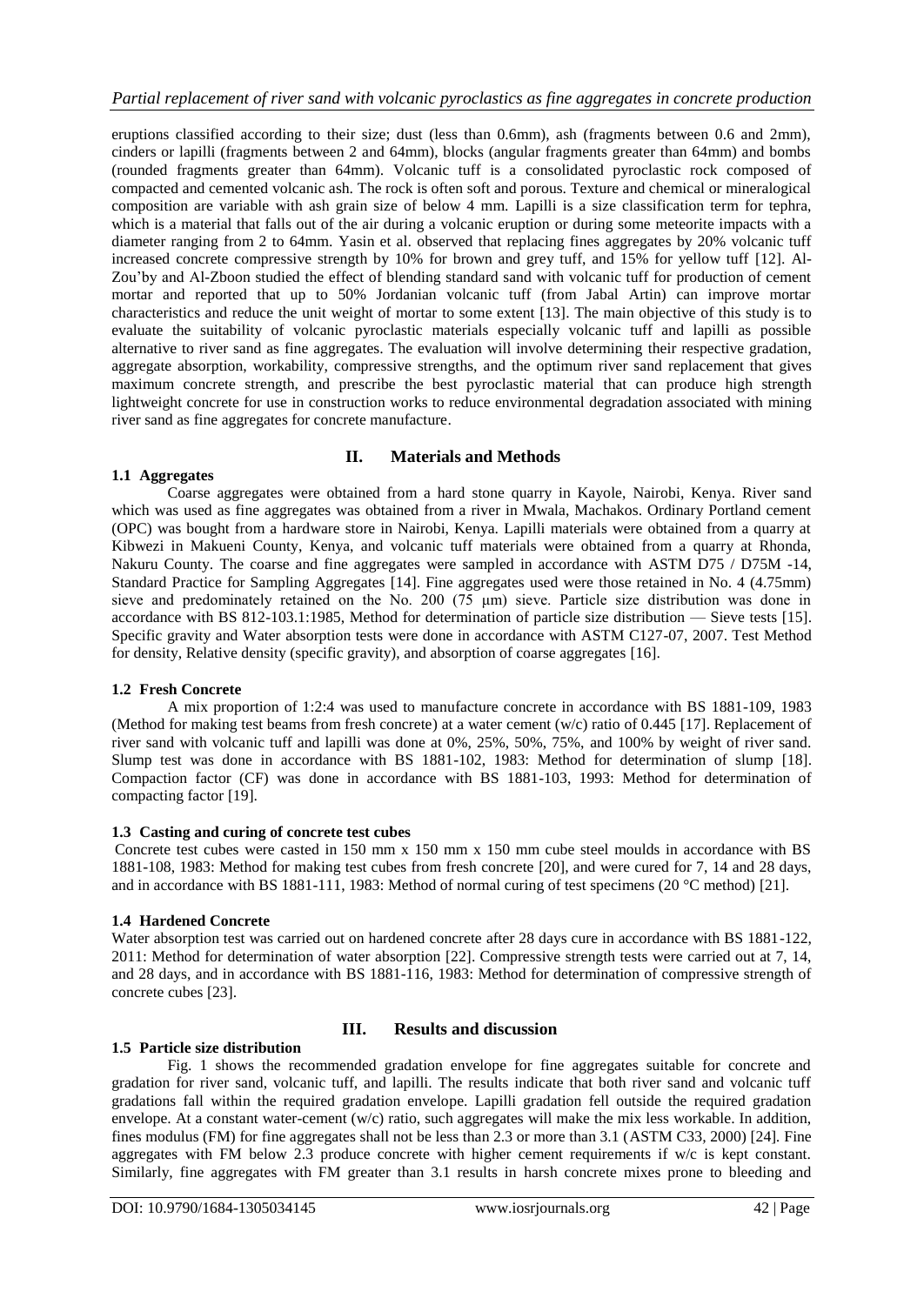segregation when used in concrete. The FM for river sand was found to be 3.0 (Table 1) which conforms to the above standards. However, the FM for volcanic tuff and lapill were 3.8 and 5.5 respectively, and coarser in accordance with ASTM C33 [24]. It is therefore desirable to blend these materials with river sand to improve their gradation, workability, and capability of producing high strength concrete.



**Table 1** Fines Modulus, Specific gravity and absorption for river sand, volcanic tuff and Lapilli

**Fig.1.** Particle size distribution for river sand, volcanic tuff and Lapilli

# **1.6 Workability**

Table 2 shows Slump test and Compaction factor (CF) results for river sand, volcanic tuff, and lapilli at 0%, 25%, 50%, 75%, and 100% river sand replacement. The results indicate that for volcanic tuff, the slump decreased with increase in river sand replacement. This can be attributed to the increasing water absorption since volcanic tuff is very porous (Table 1). However, slump increased with increase in the amount of lapilli. This can be attributed to the gap grading of the lapilli material, and insufficient water for workability and hydration, hence decreased formation of the cementitious matrix to bind the coarse aggregates. The CF test results indicated a decreased trend as river sand replacement increases for both volcanic tuff and lapilli. This is because as the amount of pyroclastic materials increase at a constant w/c, the surface area for lubrication is increased rendering the mix harsher and difficult to compact. Consequently, the CF test results show a clear state of affairs in the mix as river sand replacement is increased. A close observation of the mix should be made, and water content adjusted where necessary.

|                      |           | River Sand Replacement (%) |      |      |      |      |  |  |
|----------------------|-----------|----------------------------|------|------|------|------|--|--|
| Fine Aggregates Type | Parameter |                            | 25   | 50   |      | 100  |  |  |
| Volcanic tuff        | Slump(mm) | 60                         | 48   | 38   | 31   | 25   |  |  |
|                      | СF        | 0.98                       | 0.94 | 0.91 | 0.89 | 0.87 |  |  |
| Lapilli              | Slump(mm) | 60                         | 90   | 110  | 130  | 160  |  |  |
|                      | СF        | 0.98                       | 0.96 | 0.94 | 0.91 | 0.89 |  |  |

**Table 2** Slump and Compaction Factor (CF) of fresh blended concrete

### **1.7 Water absorption and compressive strength**

Table 3 and Fig. 2 show water absorption and compressive strength test results for 150 mm x 150 mm x 150 mm blended concrete cubes after 28 days curing period for volcanic tuff and lapilli. The results indicate that absorption increases as river sand replacement increases. However, the rate of increase was higher for lapilli blended concrete. This could be due to formation of pervious cementitious matrix caused by insufficient water for workability and hydration due to high surface area for lapilli particles. The compressive strength of volcanic tuff increased as river sand replacement increases from 25.6  $kNm^{-2}$  at the control to an optimum of 27.8  $kNm^{-2}$ at 25% river sand replacement then falls to 23.2 kNm<sup>-2</sup> at 100% river sand replacement. For lapilli material, the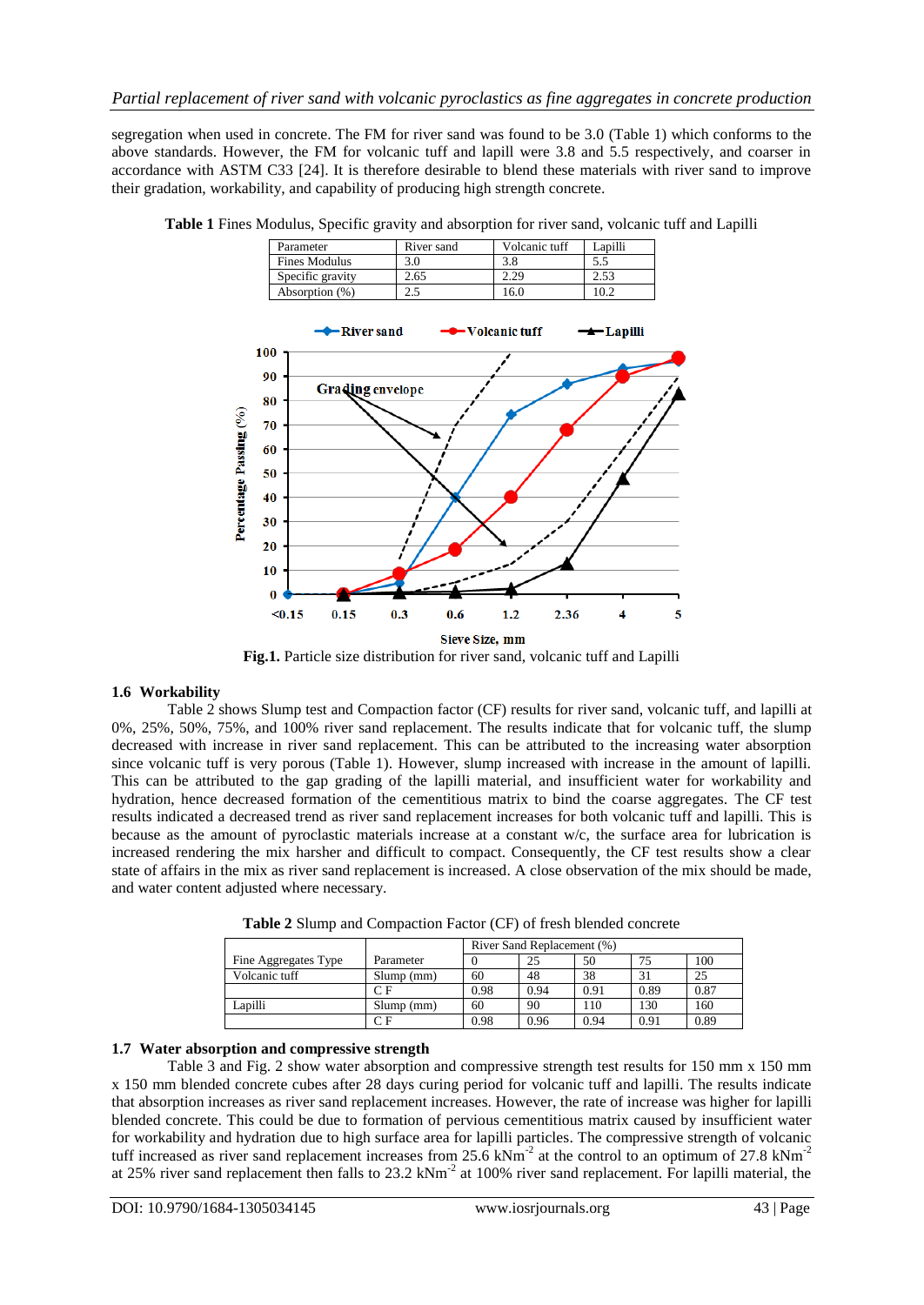compressive strength increased steadily from 25.6  $kNm^{-2}$  at the control to an optimum of 27.2  $kNm^{-2}$  at 25% replacement then fell to 10.9 KN/ $m<sup>2</sup>$  at 100% replacement. This could be due to decreased formation of the cementitious matrix attributed to insufficient water for workability and hydration since lapilli materials are finer and consequently have a higher surface area for lubrication. The compressive strength of the control cubes conformed to the theoretical class 25 concrete at day 28 day strength. The results also indicate that replacing river sand with either volcanic tuff or lapilli material up to 50% still gives concrete with higher compressive strength (27.1 kNm<sup>-2</sup> and 26.8 kNm<sup>-2</sup> respectively) than the control strength of 25.6 kNm<sup>-2</sup>. In order to reduce environmental degradation associated with mining of river sand, volcanic tuff or lapilli materials can be used to replace river sand up to 50% for class 25 concrete.



**Fig. 2.** Water absorption and compressive strength for 150mmx150mmx150mm blended concrete test cubes after 28 days cure

Table 3 Absorption and compressive Strength (Nmm<sup>-2</sup>) for 150mmx150mmx150mm blended concrete test cubes after 28 days curing period.

|                      |                                           | River sand replacement (%) |      |      |      |      |  |
|----------------------|-------------------------------------------|----------------------------|------|------|------|------|--|
| Fine Aggregates Type |                                           |                            |      |      |      |      |  |
|                      | Parameter                                 |                            | 25   | 50   | 75   | 100  |  |
| Volcanic tuff        | Absorption (%)                            | 2.3                        | 3.2  | 5.1  | 7.0  | 7.2  |  |
|                      | Compressive Strength (Nmm <sup>-2</sup> ) | 25.6                       | 27.8 | 27.1 | 25.1 | 23.2 |  |
|                      |                                           |                            |      |      |      |      |  |
| Lapilli              | Absorption (%)                            | 2.3                        | 4.3  | 6.2  | 8.1  | 8.5  |  |
|                      | Compressive Strength (Nmm <sup>-2</sup> ) | 25.6                       | 27.2 | 26.8 | 21.0 | 10.9 |  |
|                      |                                           |                            |      |      |      |      |  |

# **IV. Conclusions**

- 1. The results of this study have shown that the workability of fresh concrete blended with both volcanic tuff and lapilli decreases as the amount of river sand replacement is increased making the mix difficult to compact. This is because at a constant w/c, water for lubrication is insufficient to suffice the increased surface area of the pyroclastic particles.
- 2. The water absorption of the 150mm x 150mm x 150mm concrete cubes at 28 day curing period increased as the amount of sand replacement increases. This followed the trend of individual particles.
- 3. The compressive strength of the blended concrete increased from the control  $25.6$  Nmm<sup>-2</sup> (0% replacement) to an optimum of 27.8  $Nmm^{-2}$  and 27.2  $Nmm^{-2}$  at 25% river sand replacement for volcanic tuff and lapilli respectively indicating that both volcanic tuff and lapilli materials have pozzolanic properties resulting into blended concrete much stronger in strength compared to the conventional concrete. This increase is 9 and 6% for volcanic tuff and lapilii respectively at 25% river sand replacement.